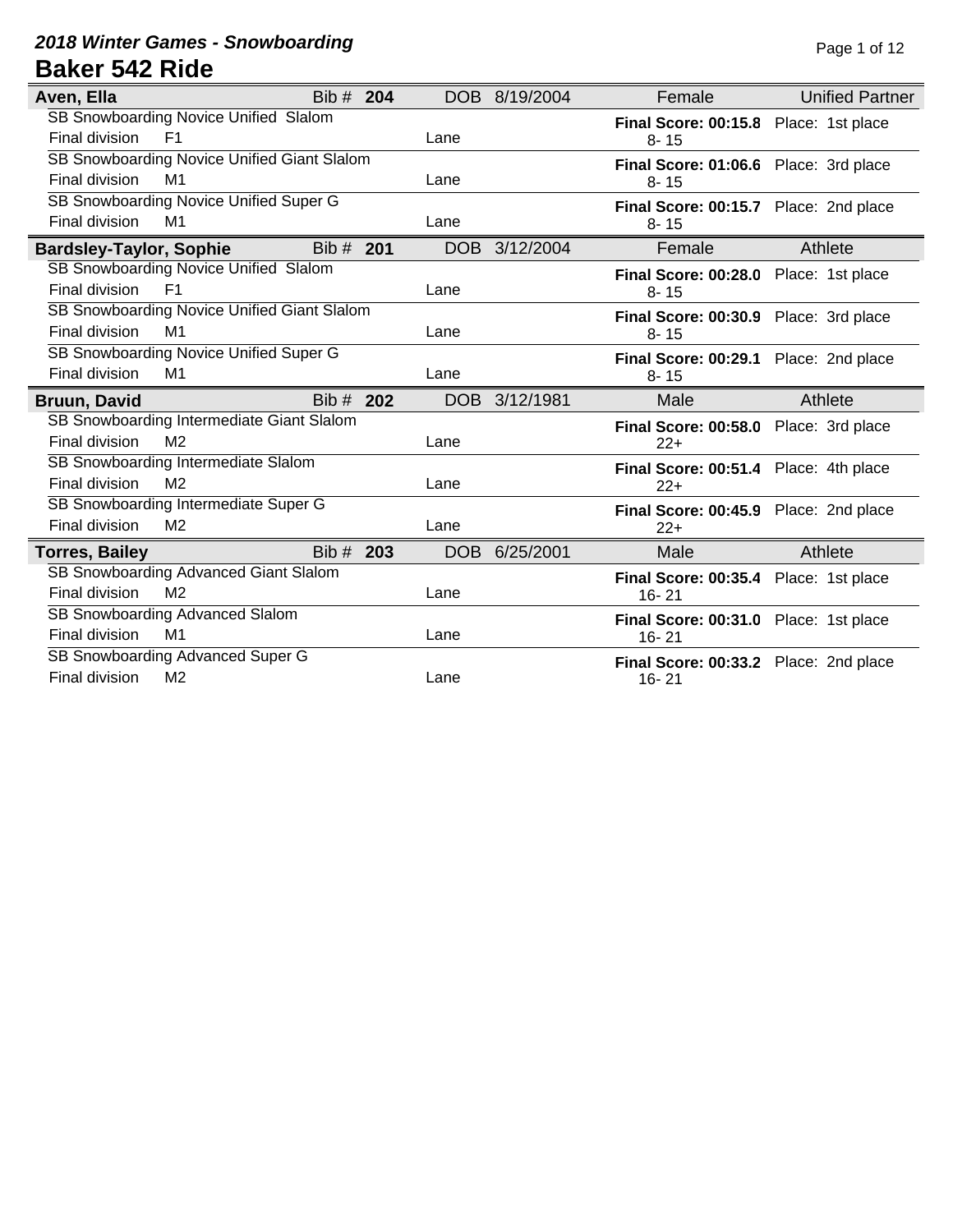# **2018 Winter Games - Snowboarding Page 2 of 12 Bluewood Bombers**

| Lockard, Craig                        | Bib # 205 | DOB 4/17/1987 | Male                                  | Athlete |
|---------------------------------------|-----------|---------------|---------------------------------------|---------|
| SB Snowboarding Advanced Giant Slalom |           |               | Final Score: 00:45.7 Place: 3rd place |         |
| Final division<br>M3                  |           | Lane          | $22+$                                 |         |
| SB Snowboarding Advanced Slalom       |           |               | Final Score: 00:37.5 Place: 3rd place |         |
| Final division<br>M2                  |           | Lane          | $22+$                                 |         |
| SB Snowboarding Advanced Super G      |           |               | Final Score: 00:42.1 Place: 2nd place |         |
| Final division<br>MЗ                  |           | Lane          | $22+$                                 |         |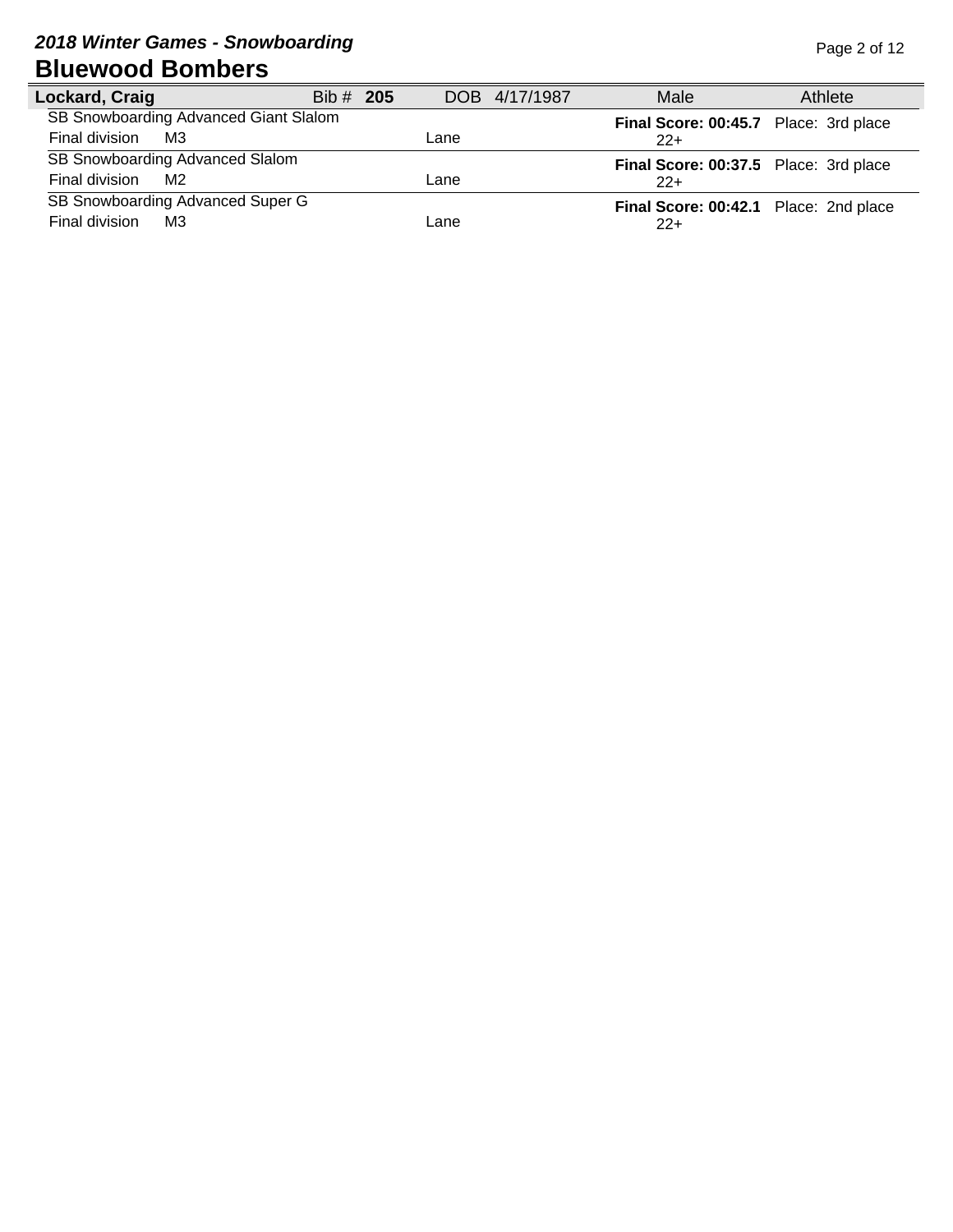# **2018 Winter Games - Snowboarding Page 3 of 12 Cascade Ridge Racers**

| <b>McCormick, Sarah</b>                   | Bib # 206 |      | DOB 1/5/1977 | Female                                         | Athlete |
|-------------------------------------------|-----------|------|--------------|------------------------------------------------|---------|
| SB Snowboarding Intermediate Giant Slalom |           |      |              | Final Score: 05:00.0 Place: 2nd place          |         |
| Final division<br>F1                      |           | Lane |              | $22+$                                          |         |
| SB Snowboarding Intermediate Slalom       |           |      |              | Final Score: 01:40.9 Place: 2nd place          |         |
| Final division<br>F <sub>1</sub>          |           | Lane |              | $22+$                                          |         |
| SB Snowboarding Intermediate Super G      |           |      |              | Final Score: 02:19.8 Place: 2nd place          |         |
| Final division<br>F <sub>1</sub>          |           | Lane |              | $22+$                                          |         |
| Oreshkin, Paul                            | Bib # 207 | DOB. | 9/28/1982    | Male                                           | Athlete |
| SB Snowboarding Intermediate Giant Slalom |           |      |              | Final Score: 00:53.5 Place: 1st place          |         |
| Final division<br>MЗ                      |           | Lane |              | $22+$                                          |         |
|                                           |           |      |              |                                                |         |
| SB Snowboarding Intermediate Slalom       |           |      |              |                                                |         |
| Final division<br>MЗ                      |           | Lane |              | Final Score: 00:50.2 Place: 1st place<br>$22+$ |         |
| SB Snowboarding Intermediate Super G      |           |      |              | Final Score: 00:51.0 Place: 1st place          |         |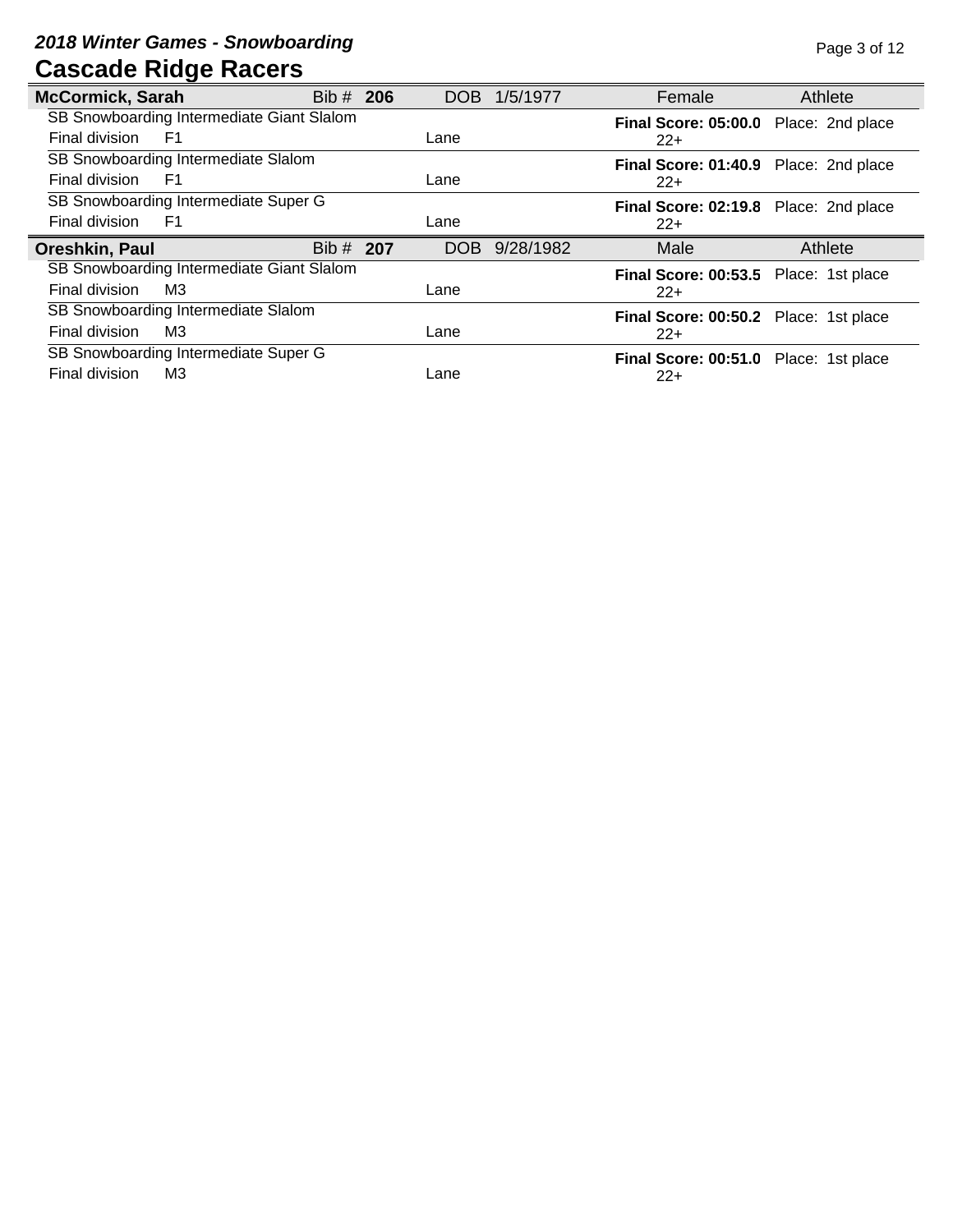## **2018 Winter Games - Snowboarding Page 4 of 12 Mission Ridge Mountain Lions**

| <b>Bartel, Justin James</b>                   | Bib # 211 | DOB        | 1/3/1993      | Male                                  | <b>Unified Partner</b> |
|-----------------------------------------------|-----------|------------|---------------|---------------------------------------|------------------------|
| SB Snowboarding Novice Unified Giant Slalom   |           |            |               | Final Score: 00:14.1 Place: 2nd place |                        |
| Final division<br>M1                          |           | Lane       |               | $22+$                                 |                        |
| Davidson, Jordan                              | Bib # 208 | <b>DOB</b> | 3/5/2008      | Male                                  | Athlete                |
| SB Snowboarding Novice Slalom                 |           |            |               | Final Score: 01:11.1 Place: 4th place |                        |
| M1<br>Final division                          |           | Lane       |               | $8 - 15$                              |                        |
| SB Snowboarding Novice Super G                |           |            |               | Final Score: 00:45.1 Place: 4th place |                        |
| Final division<br>M <sub>1</sub>              |           | Lane       |               | $8 - 15$                              |                        |
| SB Snowboarding Novice Unified Giant Slalom   |           |            |               | Final Score: 01:12.1 Place: 1st place |                        |
| Final division<br>M1                          |           | Lane       |               | $8 - 15$                              |                        |
| <b>Duncan, Titus Jeffery</b>                  | Bib # 212 |            | DOB 7/26/1979 | Male                                  | <b>Unified Partner</b> |
| SB Snowboarding Novice Unified Giant Slalom   |           |            |               | Final Score: 00:13.6 Place: 1st place |                        |
| Final division<br>M1                          |           | Lane       |               | $22+$                                 |                        |
| <b>Garrison, Casey</b>                        | Bib # 213 |            | DOB 3/3/1997  | Female                                | <b>Unified Partner</b> |
| SB Snowboarding Advanced Unified Giant Slalom |           |            |               | Final Score: 00:41.9 Place: 1st place |                        |
| Final division<br>F <sub>1</sub>              |           | Lane       |               | $16 - 21$                             |                        |
| <b>Garrison, Stevie</b>                       | Bib # 209 | DOB        | 8/26/2004     | Male                                  | Athlete                |
| SB Snowboarding Novice Slalom                 |           |            |               | Final Score: 00:37.6 Place: 2nd place |                        |
| Final division<br>M <sub>1</sub>              |           | Lane       |               | $8 - 15$                              |                        |
| <b>SB Snowboarding Novice Super G</b>         |           |            |               | Final Score: 00:38.6 Place: 2nd place |                        |
| Final division<br>M <sub>1</sub>              |           | Lane       |               | $8 - 15$                              |                        |
| SB Snowboarding Novice Unified Giant Slalom   |           |            |               | Final Score: 01:14.0 Place: 2nd place |                        |
| Final division<br>M <sub>1</sub>              |           | Lane       |               | $8 - 15$                              |                        |
| <b>Konst, Alexis Marie</b>                    | Bib # 210 | <b>DOB</b> | 1/18/1998     | Female                                | Athlete                |
| SB Snowboarding Advanced Slalom               |           |            |               | Final Score: 00:41.9 Place: 1st place |                        |
| F <sub>1</sub><br>Final division              |           | Lane       |               | $16 - 21$                             |                        |
| SB Snowboarding Advanced Super G              |           |            |               | Final Score: 00:52.1 Place: 3rd place |                        |
| Final division<br>M <sub>1</sub>              |           | Lane       |               | $16 - 21$                             |                        |
| SB Snowboarding Advanced Unified Giant Slalom |           |            |               | Final Score: 00:46.1 Place: 1st place |                        |
| Final division<br>F <sub>1</sub>              |           | Lane       |               | $16 - 21$                             |                        |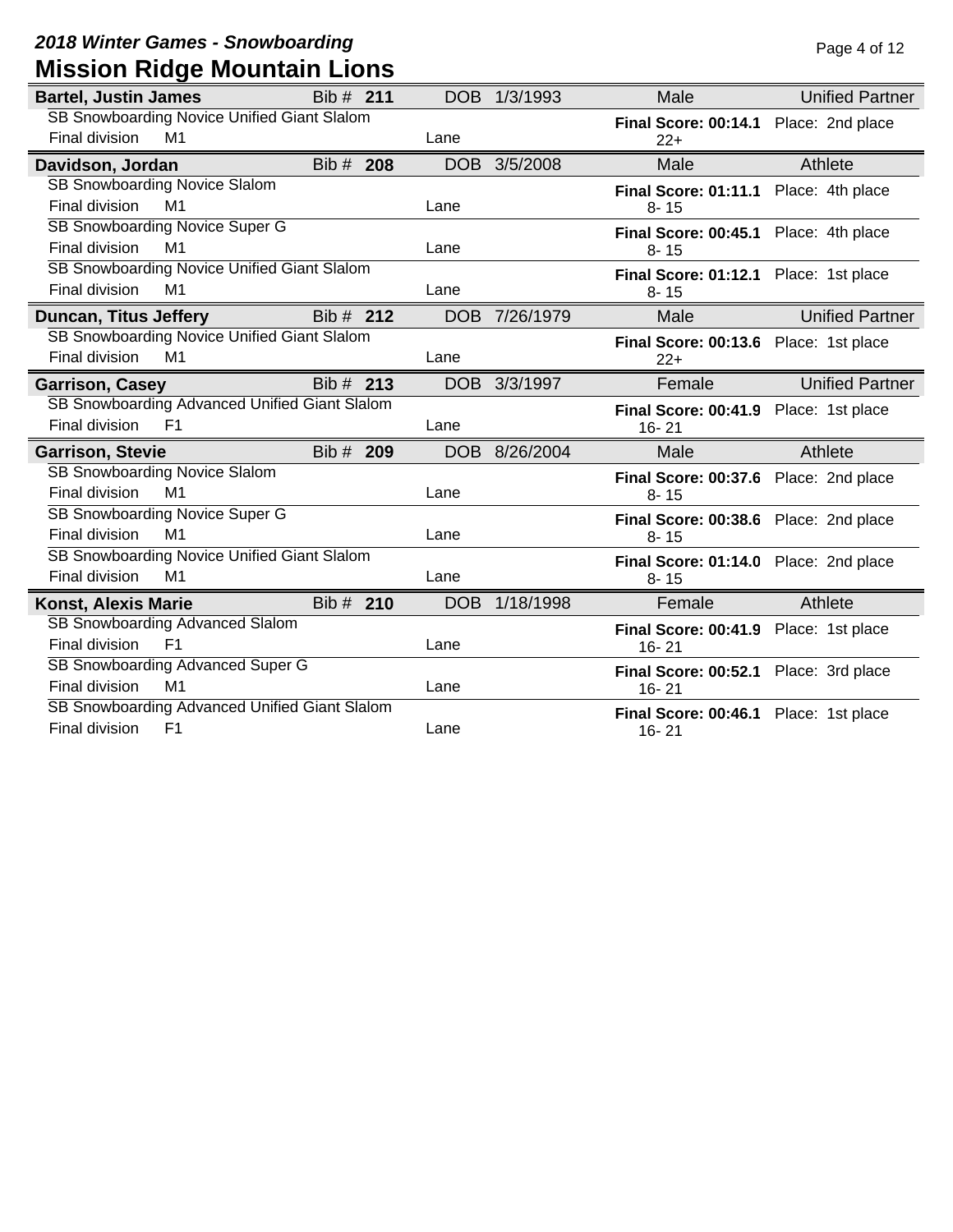#### **2018 Winter Games - Snowboarding Page 5 of 12 Riverside Racers**

| <b>Gamber, Spencer</b> |                                       | Bib # 214   | DOB 2/13/2001    | Male                                           | Athlete |
|------------------------|---------------------------------------|-------------|------------------|------------------------------------------------|---------|
|                        | SB Snowboarding Advanced Giant Slalom |             |                  | Final Score: 00:41.4 Place: 1st place          |         |
| Final division         | M1                                    |             | Lane             | $16 - 21$                                      |         |
|                        | SB Snowboarding Advanced Slalom       |             |                  | Final Score: 00:36.5 Place: 3rd place          |         |
| Final division         | M1                                    |             | Lane             | 16-21                                          |         |
|                        | SB Snowboarding Advanced Super G      |             |                  | Final Score: 00:39.1 Place: 3rd place          |         |
| Final division         | M <sub>2</sub>                        |             | Lane             | 16-21                                          |         |
|                        |                                       |             |                  |                                                |         |
| <b>Stewart, Dane</b>   |                                       | Bib $#$ 215 | 11/2/1995<br>DOB | Male                                           | Athlete |
|                        | SB Snowboarding Advanced Giant Slalom |             |                  |                                                |         |
| Final division         | M3                                    |             | Lane             | Final Score: 00:43.5 Place: 1st place<br>$22+$ |         |
|                        | SB Snowboarding Advanced Slalom       |             |                  |                                                |         |
| Final division         | M2                                    |             | Lane             | Final Score: 00:35.3 Place: 1st place<br>$22+$ |         |
|                        | SB Snowboarding Advanced Super G      |             |                  | Final Score: 00:39.2 Place: 1st place          |         |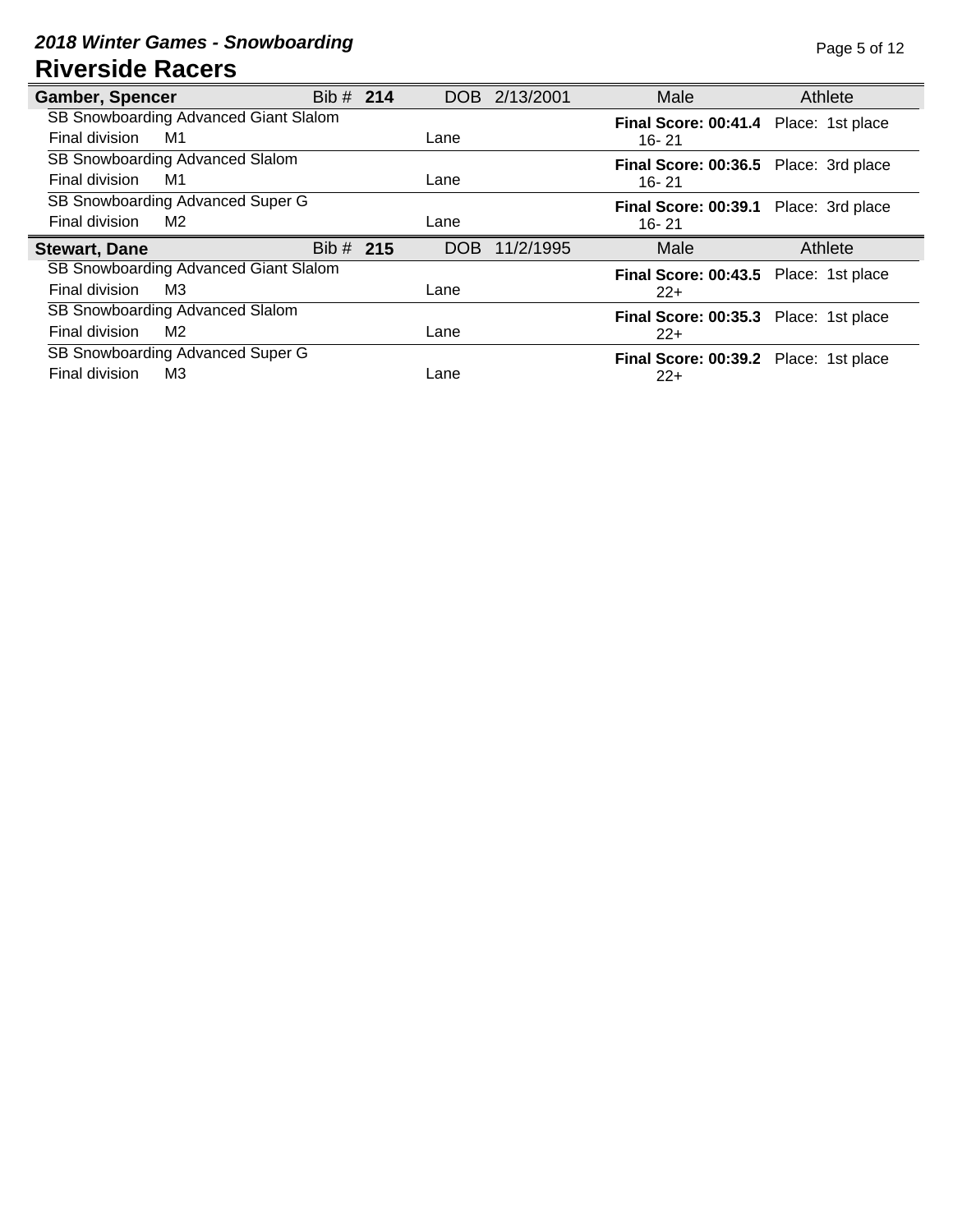#### **2018 Winter Games - Snowboarding Page 6 of 12 Skihawks**

| <b>Brittan, Chris</b>                                                   | Bib # 216 | DOB        | 11/4/1977     | Male                                           | Athlete                |
|-------------------------------------------------------------------------|-----------|------------|---------------|------------------------------------------------|------------------------|
| SB Snowboarding Advanced Giant Slalom                                   |           |            |               | <b>Final Score: 01:27.0</b>                    | Place: 3rd place       |
| Final division<br>M <sub>5</sub>                                        |           | Lane       |               | $22+$                                          |                        |
| SB Snowboarding Advanced Slalom                                         |           |            |               | Final Score: 01:18.1 Place: 3rd place          |                        |
| M4<br>Final division                                                    |           | Lane       |               | $22+$                                          |                        |
| SB Snowboarding Advanced Unified Super G                                |           |            |               | Final Score: 01:13.5 Place: 3rd place          |                        |
| Final division<br>M1                                                    |           | Lane       |               | $22+$                                          |                        |
| brown, Jackson                                                          | Bib # 224 |            | DOB 4/21/2000 | Male                                           | <b>Unified Partner</b> |
| SB Snowboarding Advanced Unified Super G                                |           |            |               | Final Score: 00:44.2 Place: 3rd place          |                        |
| Final division<br>M1                                                    |           | Lane       |               | $16 - 21$                                      |                        |
| <b>Curnutt, Kyle</b>                                                    | Bib # 225 | <b>DOB</b> | 1/31/1982     | Male                                           | <b>Unified Partner</b> |
| SB Snowboarding Intermediate Unified Super G                            |           |            |               | Final Score: 00:31.2 Place: 2nd place          |                        |
| Final division<br>M <sub>2</sub>                                        |           | Lane       |               | $22+$                                          |                        |
| Daly, Craig                                                             | Bib # 217 | DOB        | 8/8/1984      | Male                                           | Athlete                |
| SB Snowboarding Advanced Giant Slalom                                   |           |            |               | Final Score: 00:44.6 Place: 2nd place          |                        |
| Final division<br>M <sub>3</sub>                                        |           | Lane       |               | $22+$                                          |                        |
| SB Snowboarding Advanced Slalom                                         |           |            |               | Final Score: 00:37.4 Place: 2nd place          |                        |
| Final division<br>M <sub>2</sub>                                        |           | Lane       |               | $22+$                                          |                        |
| SB Snowboarding Advanced Unified Super G                                |           |            |               | Final Score: 00:44.5 Place: 1st place          |                        |
| Final division<br>M1                                                    |           | Lane       |               | $22+$                                          |                        |
| Hang, Souphot                                                           | Bib # 226 | <b>DOB</b> | 5/4/1975      | Male                                           | <b>Unified Partner</b> |
| SB Snowboarding Intermediate Unified Super G                            |           |            |               | Final Score: 00:31.2 Place: 1st place          |                        |
| Final division<br>M1                                                    |           | Lane       |               | $22+$                                          |                        |
| Herrera, Noah                                                           | Bib # 218 | <b>DOB</b> | 11/6/1990     | Male                                           | Athlete                |
| SB Snowboarding Intermediate Giant Slalom                               |           |            |               | Final Score: 01:32.6 Place: 2nd place          |                        |
| Final division<br>M4                                                    |           | Lane       |               | $22+$                                          |                        |
| SB Snowboarding Intermediate Slalom                                     |           |            |               | Final Score: 01:25.5 Place: 2nd place          |                        |
| Final division<br>M4                                                    |           | Lane       |               | $22+$                                          |                        |
| SB Snowboarding Intermediate Unified Super G<br>Final division          |           |            |               | Final Score: 01:52.9 Place: 3rd place          |                        |
| M <sub>2</sub>                                                          |           | Lane       |               | $22+$                                          |                        |
| johnson, dan                                                            | Bib # 227 | <b>DOB</b> | 12/15/1975    | Unknown                                        | <b>Unified Partner</b> |
| SB Snowboarding Advanced Unified Super G                                |           |            |               | Final Score: 00:30.2 Place: 1st place          |                        |
| Final division<br>M1                                                    |           | Lane       |               | $22+$                                          |                        |
| Johnson, Kristen                                                        | Bib # 228 | DOB        | 3/24/1982     | Female                                         | <b>Unified Partner</b> |
| SB Snowboarding Advanced Unified Super G                                |           |            |               | <b>Final Score: 00:37.0</b>                    | Place: 2nd place       |
| Final division<br>M1                                                    |           | Lane       |               | 22+                                            |                        |
| <b>Patterson, Drew</b>                                                  | Bib # 219 |            | DOB 2/6/1993  | Male                                           | Athlete                |
| SB Snowboarding Intermediate Giant Slalom                               |           |            |               | <b>Final Score: 01:09.5</b>                    | Place: 2nd place       |
| Final division<br>M <sub>3</sub>                                        |           | Lane       |               | $22+$                                          |                        |
| SB Snowboarding Intermediate Slalom<br>Final division<br>M <sub>3</sub> |           | Lane       |               | Final Score: 00:55.1 Place: 2nd place          |                        |
| SB Snowboarding Intermediate Unified Super G                            |           |            |               | $22+$                                          |                        |
| Final division<br>M <sub>1</sub>                                        |           | Lane       |               | Final Score: 01:05.5 Place: 1st place<br>$22+$ |                        |
|                                                                         | Bib # 220 | DOB        | 6/15/1982     | Male                                           | Athlete                |
| Power, Tynan<br>SB Snowboarding Novice Giant Slalom                     |           |            |               |                                                |                        |
| Final division<br>M <sub>1</sub>                                        |           | Lane       |               | <b>Final Score: 00:30.1</b><br>$22+$           | Place: 2nd place       |
| SB Snowboarding Novice Slalom                                           |           |            |               |                                                |                        |
| Final division<br>M <sub>1</sub>                                        |           | Lane       |               | Final Score: 00:29.8 Place: 1st place<br>$22+$ |                        |
| SB Snowboarding Novice Unified Super G                                  |           |            |               | Final Score: 00:28.0 Place: 1st place          |                        |
| Final division<br>M <sub>1</sub>                                        |           | Lane       |               | $22+$                                          |                        |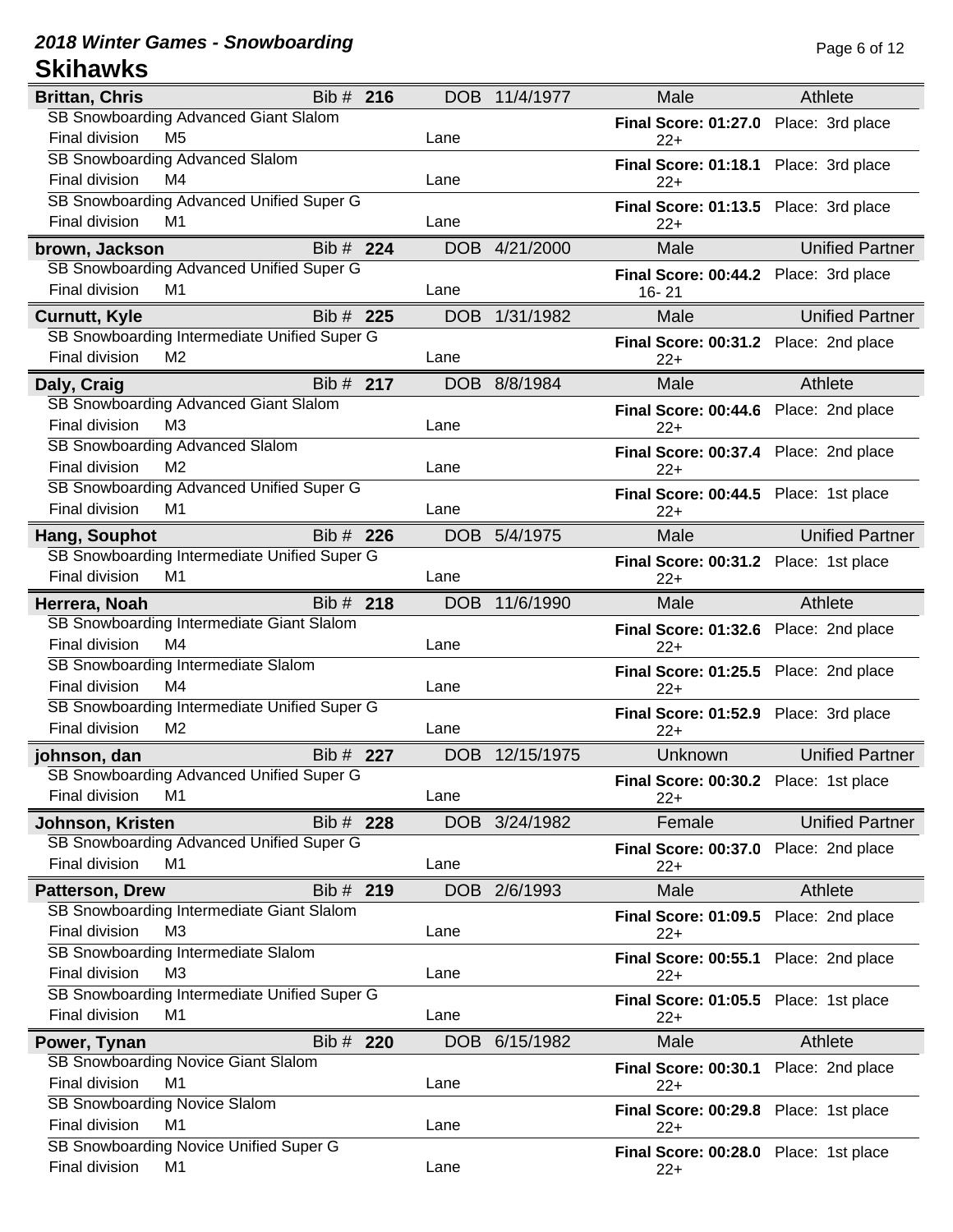### **2018 Winter Games - Snowboarding Page 7 of 12 Skihawks**

| Sanchez, Jesse          |                                              | Bib # 229 |            | DOB 3/24/1991 | Male                                  | <b>Unified Partner</b> |
|-------------------------|----------------------------------------------|-----------|------------|---------------|---------------------------------------|------------------------|
|                         | SB Snowboarding Intermediate Unified Super G |           |            |               | Final Score: 00:31.0 Place: 3rd place |                        |
| Final division          | M <sub>2</sub>                               |           | Lane       |               | $22+$                                 |                        |
| sharkey, Sam            |                                              | Bib # 230 | <b>DOB</b> | 11/21/1994    | Male                                  | <b>Unified Partner</b> |
|                         | SB Snowboarding Novice Unified Super G       |           |            |               | Final Score: 00:14.1 Place: 1st place |                        |
| Final division          | M1                                           |           | Lane       |               | $22+$                                 |                        |
| Simmons, Kimberly (Kim) |                                              | Bib # 221 |            | DOB 8/31/1984 | Female                                | Athlete                |
|                         | SB Snowboarding Novice Giant Slalom          |           |            |               | Final Score: 00:48.7 Place: 3rd place |                        |
| Final division          | M <sub>1</sub>                               |           | Lane       |               | $22+$                                 |                        |
|                         | SB Snowboarding Novice Slalom                |           |            |               | Final Score: 00:54.0 Place: 2nd place |                        |
| Final division          | F <sub>1</sub>                               |           | Lane       |               | $22+$                                 |                        |
|                         | SB Snowboarding Novice Unified Super G       |           |            |               | Final Score: 00:40.4 Place: 3rd place |                        |
| Final division          | M1                                           |           | Lane       |               | $22+$                                 |                        |
| <b>Todd, Justin</b>     |                                              | Bib # 222 |            | DOB 7/26/1984 | Male                                  | Athlete                |
|                         | SB Snowboarding Intermediate Giant Slalom    |           |            |               | Final Score: 01:49.8 Place: 3rd place |                        |
| Final division          | M4                                           |           | Lane       |               | $22+$                                 |                        |
|                         | SB Snowboarding Intermediate Slalom          |           |            |               | Final Score: 01:50.6 Place: 3rd place |                        |
| Final division          | M4                                           |           | Lane       |               | $22+$                                 |                        |
|                         | SB Snowboarding Intermediate Unified Super G |           |            |               | Final Score: 01:48.8 Place: 2nd place |                        |
| Final division          | M <sub>2</sub>                               |           | Lane       |               | $22+$                                 |                        |
| Treat, Morgan           |                                              | Bib # 223 |            | DOB 4/13/2001 | Female                                | Athlete                |
|                         | SB Snowboarding Advanced Giant Slalom        |           |            |               | Final Score: 00:46.3 Place: 2nd place |                        |
| Final division          | M1                                           |           | Lane       |               | $16 - 21$                             |                        |
|                         | SB Snowboarding Advanced Slalom              |           |            |               | Final Score: 00:43.7 Place: 2nd place |                        |
| Final division          | F <sub>1</sub>                               |           | Lane       |               | $16 - 21$                             |                        |
|                         | SB Snowboarding Advanced Unified Super G     |           |            |               | Final Score: 00:42.0 Place: 2nd place |                        |
| Final division          | M1                                           |           | Lane       |               | 16-21                                 |                        |
| Wolman, Ilana           |                                              | Bib # 231 |            | DOB 2/26/1966 | Female                                | <b>Unified Partner</b> |
|                         | SB Snowboarding Novice Unified Super G       |           |            |               | Final Score: 00:16.7 Place: 3rd place |                        |
| Final division          | M1                                           |           | Lane       |               | $22+$                                 |                        |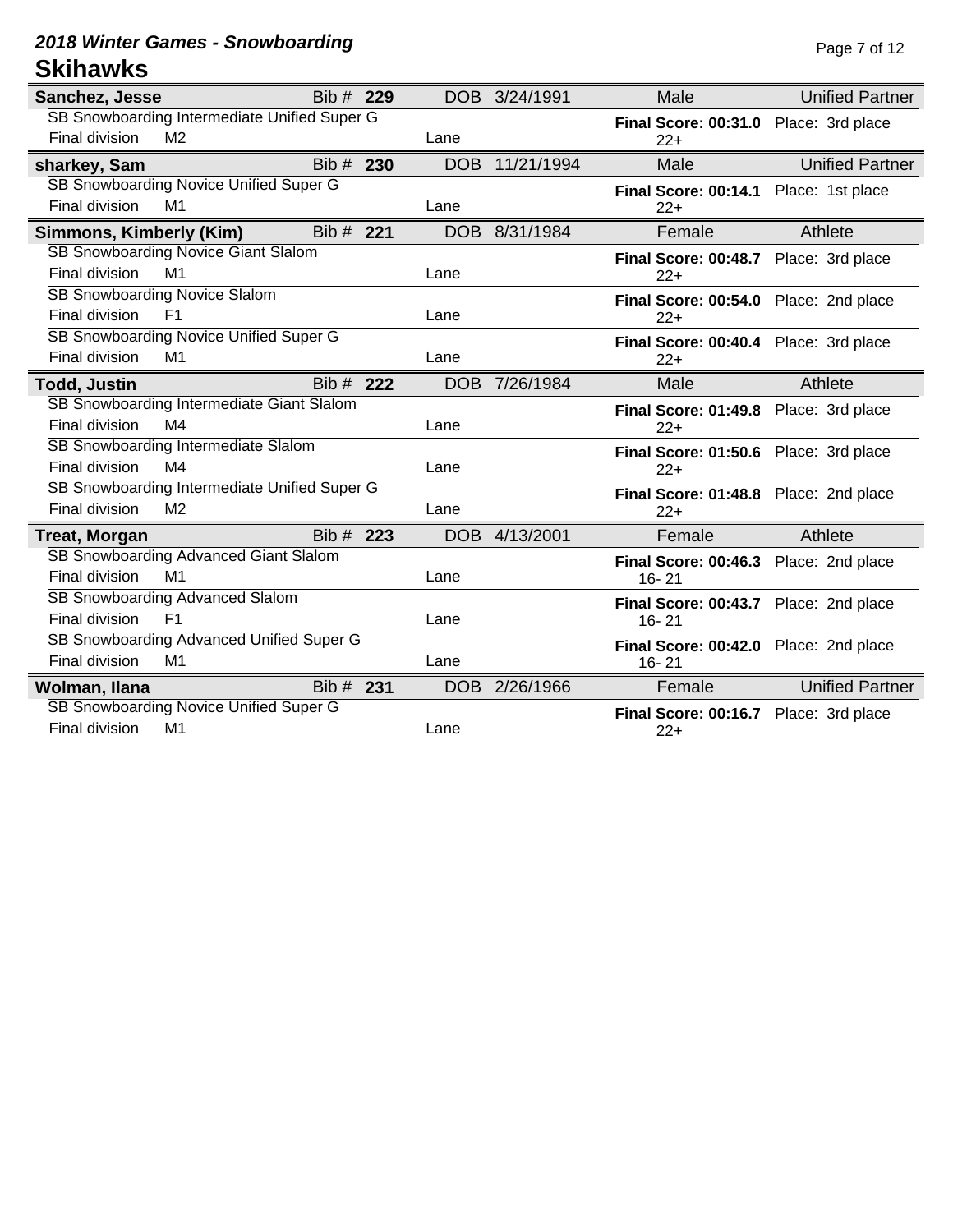| Beckham, Jeremy |                                       | Bib # 232 | DOB  | 10/22/1996 | Male                                           | Athlete |
|-----------------|---------------------------------------|-----------|------|------------|------------------------------------------------|---------|
|                 | SB Snowboarding Advanced Giant Slalom |           |      |            | Final Score: 00:36.9 Place: 2nd place          |         |
| Final division  | M2                                    |           | Lane |            | 16-21                                          |         |
|                 | SB Snowboarding Advanced Slalom       |           |      |            | Final Score: 00:33.2 Place: 2nd place          |         |
| Final division  | M1                                    |           | Lane |            | 16-21                                          |         |
|                 | SB Snowboarding Advanced Super G      |           |      |            | Final Score: 00:32.0 Place: 1st place          |         |
| Final division  | M <sub>2</sub>                        |           | Lane |            | 16-21                                          |         |
|                 |                                       |           |      |            |                                                |         |
| Tevlin, Jason   |                                       | Bib # 233 | DOB  | 4/18/1980  | Male                                           | Athlete |
|                 | SB Snowboarding Advanced Giant Slalom |           |      |            |                                                |         |
| Final division  | M5                                    |           | Lane |            | Final Score: 00:45.6 Place: 2nd place<br>$22+$ |         |
|                 | SB Snowboarding Advanced Slalom       |           |      |            |                                                |         |
| Final division  | M4                                    |           | Lane |            | Final Score: 00:42.9 Place: 2nd place<br>$22+$ |         |
|                 | SB Snowboarding Advanced Super G      |           |      |            |                                                |         |
| Final division  | M4                                    |           | Lane |            | Final Score: 00:52.4 Place: 2nd place<br>$22+$ |         |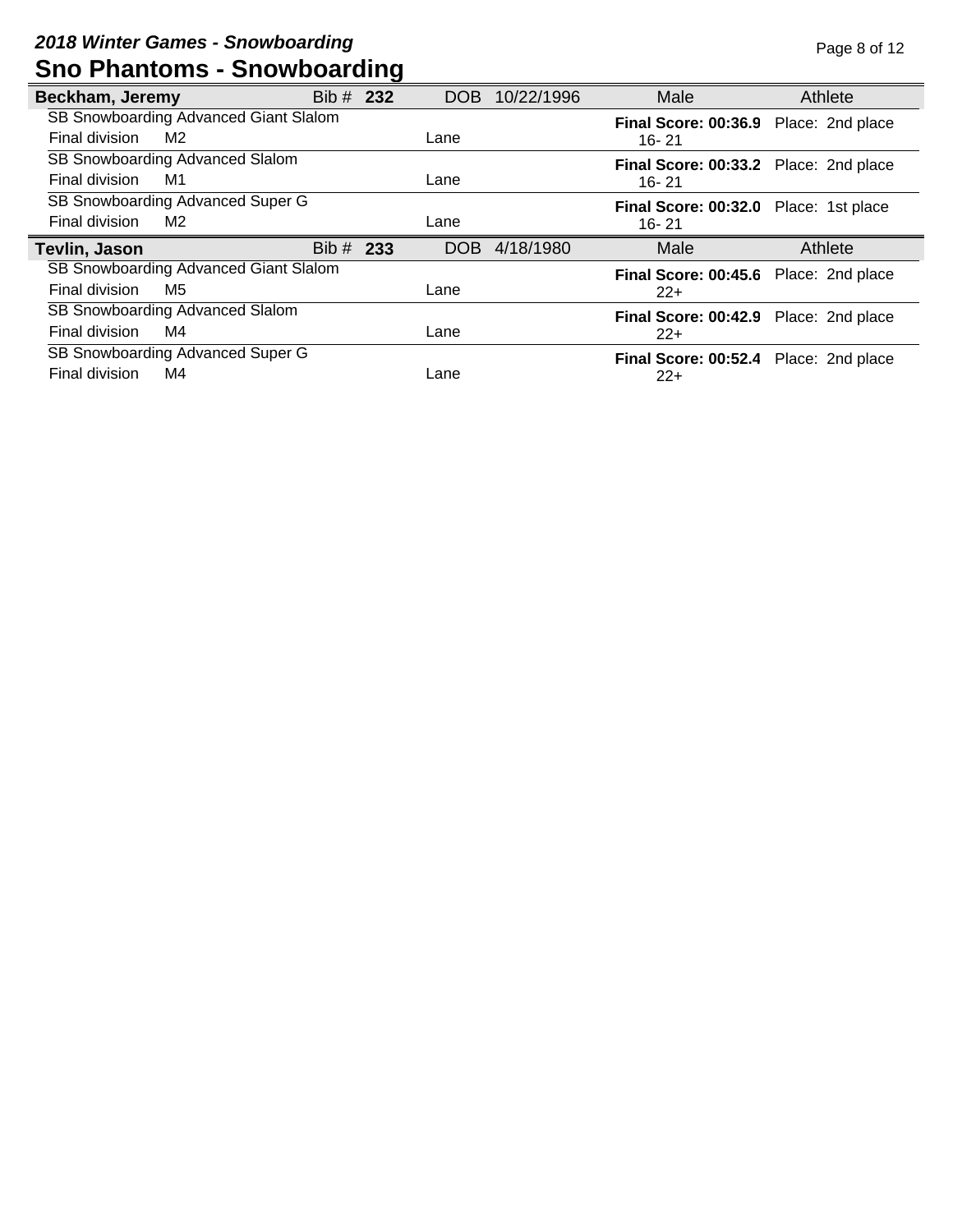**2018 Winter Games - Snowboarding Page 9 of 12 Spokane Powderhounds**

| Andersen, Eric M.   |                                                   | Bib # 234 |            | DOB 7/5/1987  | Male                                  | Athlete                |
|---------------------|---------------------------------------------------|-----------|------------|---------------|---------------------------------------|------------------------|
|                     | SB Snowboarding Intermediate Giant Slalom         |           |            |               | Final Score: 00:49.9 Place: 2nd place |                        |
| Final division      | M <sub>2</sub>                                    |           | Lane       |               | $22+$                                 |                        |
|                     | SB Snowboarding Intermediate Slalom               |           |            |               | Final Score: 00:49.0 Place: 3rd place |                        |
| Final division      | M <sub>2</sub>                                    |           | Lane       |               | $22+$                                 |                        |
|                     | SB Snowboarding Intermediate Super G              |           |            |               | Final Score: 01:00.0 Place: 3rd place |                        |
| Final division      | M <sub>2</sub>                                    |           | Lane       |               | $22+$                                 |                        |
| Drumm, Thomas Aaron |                                                   | Bib # 241 |            | DOB 8/21/2000 | Male                                  | <b>Unified Partner</b> |
|                     | SB Snowboarding Intermediate Unified Giant Slalom |           |            |               | Final Score: 00:45.7 Place: 1st place |                        |
| Final division      | M1                                                |           | Lane       |               | $16 - 21$                             |                        |
|                     | SB Snowboarding Intermediate Unified Slalom       |           |            |               | Final Score: 00:39.2 Place: 1st place |                        |
| Final division      | M <sub>1</sub>                                    |           | Lane       |               | 16-21                                 |                        |
|                     | SB Snowboarding Intermediate Unified Super G      |           |            |               | Final Score: 00:41.6 Place: 1st place |                        |
| Final division      | M <sub>2</sub>                                    |           | Lane       |               | $16 - 21$                             |                        |
| Evans, Aaron        |                                                   | Bib # 235 | <b>DOB</b> | 1/23/1979     | Male                                  | Athlete                |
|                     | SB Snowboarding Advanced Giant Slalom             |           |            |               | Final Score: 00:45.8 Place: 1st place |                        |
| Final division      | M4                                                |           | Lane       |               | $22+$                                 |                        |
|                     | <b>SB Snowboarding Advanced Slalom</b>            |           |            |               | Final Score: 00:39.2 Place: 1st place |                        |
| Final division      | M <sub>3</sub>                                    |           | Lane       |               | $22+$                                 |                        |
|                     | SB Snowboarding Advanced Super G                  |           |            |               | Final Score: 00:30.8 Place: 1st place |                        |
| Final division      | M1                                                |           | Lane       |               | $22+$                                 |                        |
| Holley, Josiah Joey |                                                   | Bib # 236 | <b>DOB</b> | 7/9/2003      | Male                                  | Athlete                |
|                     | SB Snowboarding Novice Giant Slalom               |           |            |               | Final Score: 00:49.6 Place: 4th place |                        |
| Final division      | M1                                                |           | Lane       |               | $8 - 15$                              |                        |
|                     | SB Snowboarding Novice Slalom                     |           |            |               | Final Score: 00:43.9 Place: 3rd place |                        |
| Final division      | M <sub>1</sub>                                    |           | Lane       |               | $8 - 15$                              |                        |
|                     | SB Snowboarding Novice Super G                    |           |            |               | Final Score: 00:41.8 Place: 3rd place |                        |
| Final division      | M <sub>1</sub>                                    |           | Lane       |               | $8 - 15$                              |                        |
| Hyvonen, James      |                                                   | Bib # 237 |            | DOB 9/27/1975 | Male                                  | Athlete                |
|                     | SB Snowboarding Intermediate Unified Giant Slalom |           |            |               |                                       | Place: DQ              |
| Final division      | M1                                                |           | Lane       |               | $22+$                                 |                        |
|                     | SB Snowboarding Intermediate Unified Slalom       |           |            |               | Final Score: 00:49.4 Place: 2nd place |                        |
| Final division      | M <sub>1</sub>                                    |           | Lane       |               | $22+$                                 |                        |
|                     | SB Snowboarding Intermediate Unified Super G      |           |            |               | Final Score: 00:51.5 Place: 2nd place |                        |
| Final division      | M1                                                |           | Lane       |               | $22+$                                 |                        |
| <b>Kual, Nyiang</b> |                                                   | Bib # 242 |            | DOB 9/8/1997  | Male                                  | <b>Unified Partner</b> |
|                     | SB Snowboarding Intermediate Unified Giant Slalom |           |            |               |                                       | Place: DQ              |
| Final division      | M1                                                |           | Lane       |               | $16 - 21$                             |                        |
|                     | SB Snowboarding Intermediate Unified Slalom       |           |            |               | <b>Final Score: 00:50.1</b>           | Place: 2nd place       |
| Final division      | M <sub>1</sub>                                    |           | Lane       |               | 16-21                                 |                        |
|                     | SB Snowboarding Intermediate Unified Super G      |           |            |               | Final Score: 00:50.4 Place: 2nd place |                        |
| Final division      | M <sub>1</sub>                                    |           | Lane       |               | 16-21                                 |                        |
| <b>Maszak, Alex</b> |                                                   | Bib # 243 | <b>DOB</b> | 8/12/1994     | Male                                  | <b>Unified Partner</b> |
|                     | SB Snowboarding Intermediate Unified Giant Slalom |           |            |               | <b>Final Score: 02:05.0</b>           | Place: 2nd place       |
| Final division      | M <sub>1</sub>                                    |           | Lane       |               | $22+$                                 |                        |
|                     | SB Snowboarding Intermediate Unified Slalom       |           |            |               | <b>Final Score: 00:50.1</b>           | Place: 3rd place       |
| Final division      | M1                                                |           | Lane       |               | $22+$                                 |                        |
|                     | SB Snowboarding Intermediate Unified Super G      |           |            |               | Final Score: 01:00.2 Place: 4th place |                        |
| Final division      | M <sub>2</sub>                                    |           | Lane       |               | $22+$                                 |                        |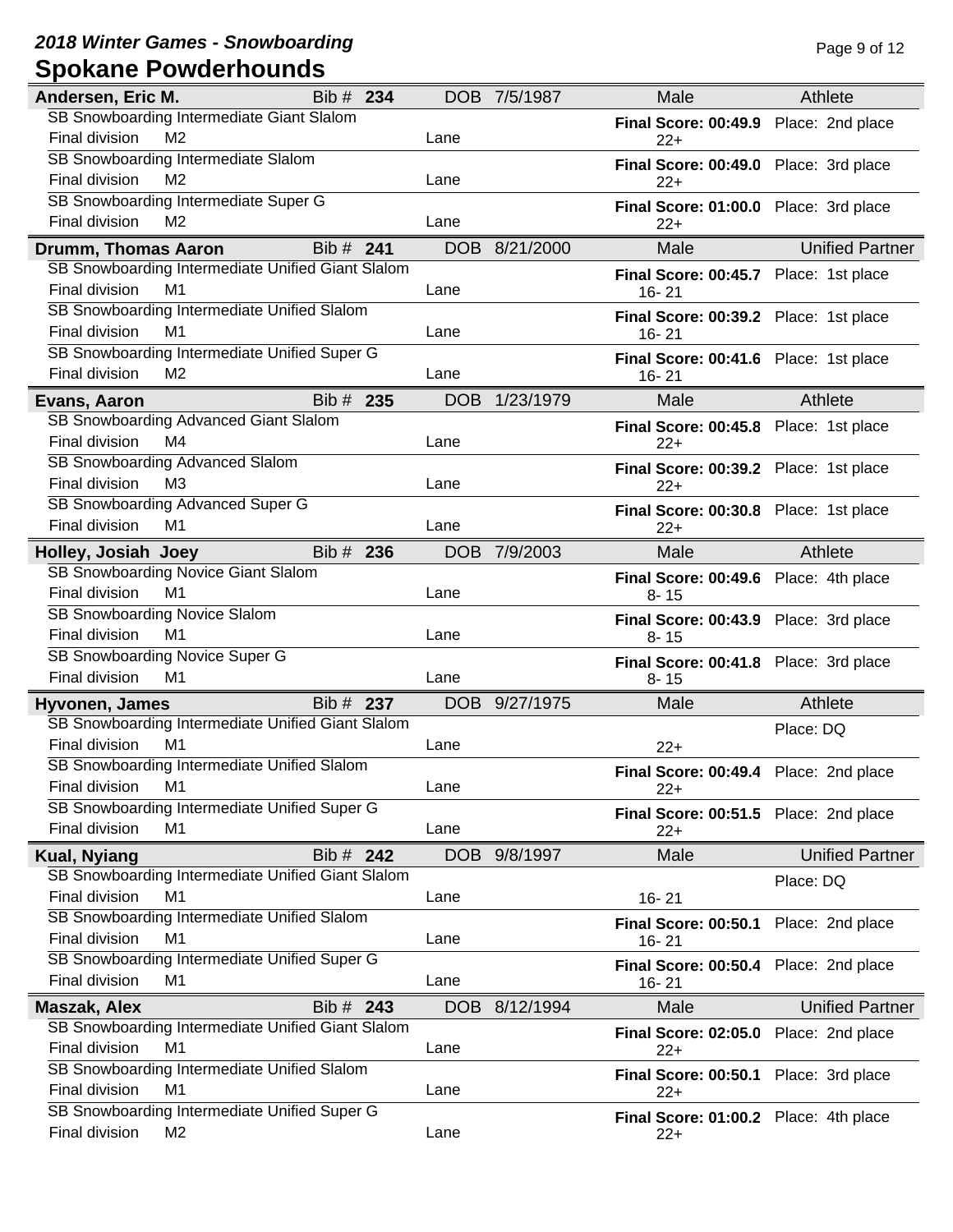**2018 Winter Games - Snowboarding Page 10 of 12 Page 10 of 12 Spokane Powderhounds**

| McLaughlin, Jennie L.  |                | Bib $# 0$                                         |            | DOB 12/3/1954 | Female                                | <b>Unified Partner</b> |
|------------------------|----------------|---------------------------------------------------|------------|---------------|---------------------------------------|------------------------|
|                        |                | SB Snowboarding Intermediate Unified Giant Slalom |            |               |                                       |                        |
| Final division         | M <sub>1</sub> |                                                   | Lane       |               | $22+$                                 |                        |
|                        |                | SB Snowboarding Intermediate Unified Slalom       |            |               |                                       |                        |
| Final division         | M <sub>1</sub> |                                                   | Lane       |               | $22+$                                 |                        |
|                        |                | SB Snowboarding Intermediate Unified Super G      |            |               |                                       |                        |
| Final division         | M1             |                                                   | Lane       |               | $22+$                                 |                        |
| Pilgrim, Lorne P.      |                | Bib # 238                                         | <b>DOB</b> | 8/10/1991     | Male                                  | Athlete                |
|                        |                | SB Snowboarding Intermediate Unified Giant Slalom |            |               | Final Score: 01:47.2 Place: 2nd place |                        |
| Final division         | M <sub>1</sub> |                                                   | Lane       |               | $22+$                                 |                        |
|                        |                | SB Snowboarding Intermediate Unified Slalom       |            |               | Final Score: 01:34.7 Place: 3rd place |                        |
| Final division         | M <sub>1</sub> |                                                   | Lane       |               | $22+$                                 |                        |
|                        |                | SB Snowboarding Intermediate Unified Super G      |            |               | Final Score: 01:36.8 Place: 4th place |                        |
| Final division         | M <sub>2</sub> |                                                   | Lane       |               | $22+$                                 |                        |
| <b>Ripley, Kameron</b> |                | Bib # 239                                         | <b>DOB</b> | 10/9/1999     | Male                                  | Athlete                |
|                        |                | SB Snowboarding Intermediate Giant Slalom         |            |               | Final Score: 00:41.9 Place: 1st place |                        |
| Final division         | M1             |                                                   | Lane       |               | $16 - 21$                             |                        |
|                        |                | SB Snowboarding Intermediate Slalom               |            |               | Final Score: 00:36.9 Place: 1st place |                        |
| Final division         | M <sub>2</sub> |                                                   | Lane       |               | 16-21                                 |                        |
|                        |                | SB Snowboarding Intermediate Super G              |            |               | Final Score: 00:37.9 Place: 1st place |                        |
| Final division         | M <sub>1</sub> |                                                   | Lane       |               | $16 - 21$                             |                        |
|                        |                | SB Snowboarding Intermediate Unified Giant Slalom |            |               |                                       |                        |
| Final division         | M1             |                                                   | Lane       |               | $16 - 21$                             |                        |
|                        |                | SB Snowboarding Intermediate Unified Slalom       |            |               |                                       |                        |
| Final division         | M1             |                                                   | Lane       |               | $16 - 21$                             |                        |
|                        |                | SB Snowboarding Intermediate Unified Super G      |            |               |                                       |                        |
| <b>Final division</b>  | M <sub>1</sub> |                                                   | Lane       |               | $16 - 21$                             |                        |
| Tevlin, Ryan           |                | Bib # 240                                         | DOB        | 9/27/1998     | Male                                  | Athlete                |
|                        |                | SB Snowboarding Intermediate Unified Giant Slalom |            |               | Final Score: 00:50.7 Place: 1st place |                        |
| Final division         | M <sub>1</sub> |                                                   | Lane       |               | $16 - 21$                             |                        |
|                        |                | SB Snowboarding Intermediate Unified Slalom       |            |               | Final Score: 00:49.3 Place: 1st place |                        |
| Final division         | M <sub>1</sub> |                                                   | Lane       |               | $16 - 21$                             |                        |
|                        |                | SB Snowboarding Intermediate Unified Super G      |            |               | Final Score: 00:48.8 Place: 1st place |                        |
| Final division         | M <sub>2</sub> |                                                   | Lane       |               | $16 - 21$                             |                        |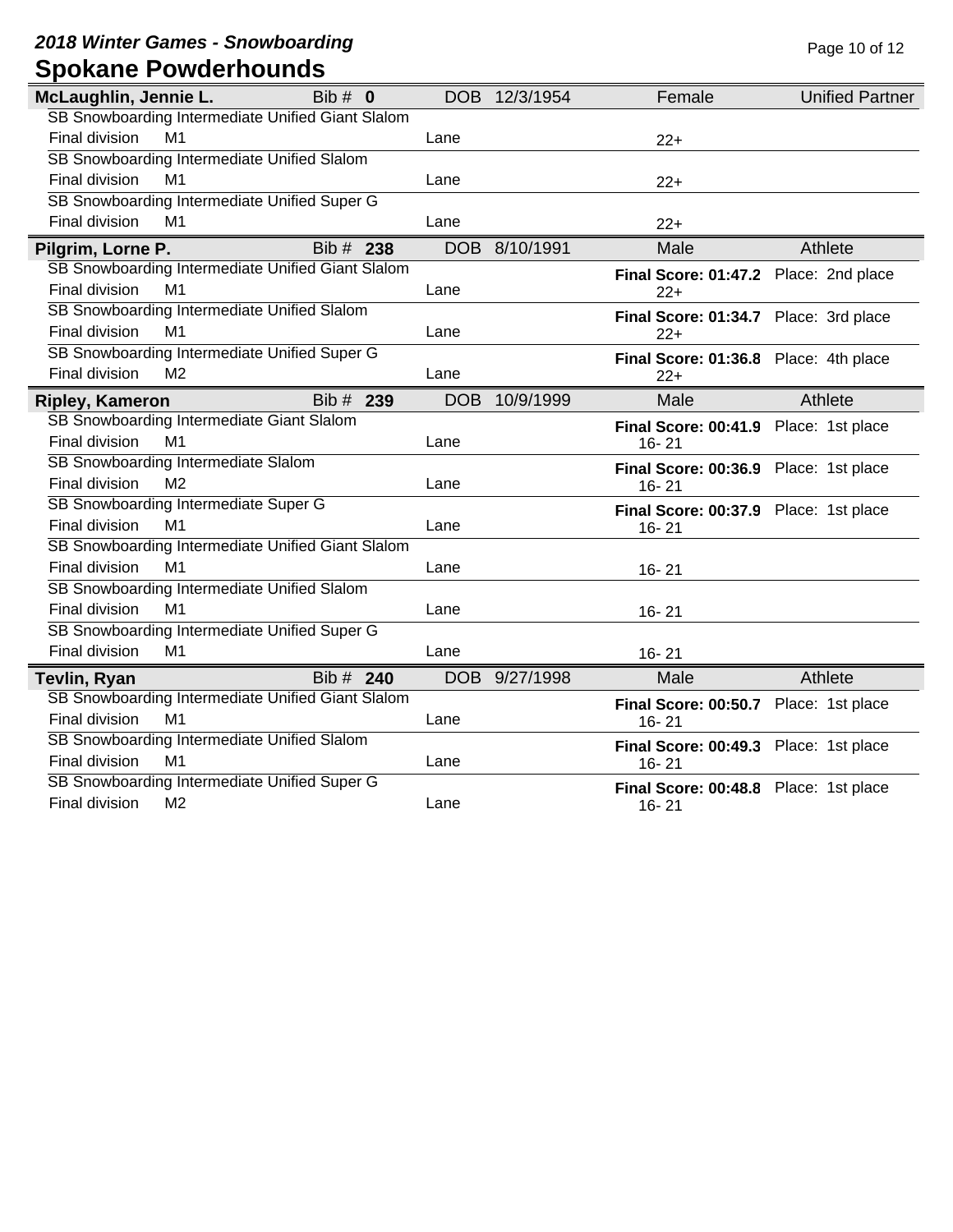### **2018 Winter Games - Snowboarding Page 11 of 12 Page 11 of 12 Tri-Cities Ski Wolves**

| English, Sylas                            | Bib # 245 |            | DOB 1/24/2002 | Male                                  | Athlete          |
|-------------------------------------------|-----------|------------|---------------|---------------------------------------|------------------|
| SB Snowboarding Intermediate Giant Slalom |           |            |               | Final Score: 01:27.1 Place: 2nd place |                  |
| Final division<br>M1                      |           | Lane       |               | $16 - 21$                             |                  |
| SB Snowboarding Intermediate Slalom       |           |            |               | Final Score: 01:10.6 Place: 2nd place |                  |
| Final division<br>M1                      |           | Lane       |               | $16 - 21$                             |                  |
| SB Snowboarding Intermediate Super G      |           |            |               | Final Score: 01:07.9 Place: 3rd place |                  |
| Final division<br>M1                      |           | Lane       |               | $16 - 21$                             |                  |
| Filkowski, Alex                           | Bib # 246 |            | DOB 2/21/2004 | Male                                  | Athlete          |
| SB Snowboarding Intermediate Giant Slalom |           |            |               |                                       | Place: DQ        |
| M1<br>Final division                      |           | Lane       |               | $8 - 15$                              |                  |
| SB Snowboarding Intermediate Slalom       |           |            |               | Final Score: 01:08.9 Place: 1st place |                  |
| M1<br>Final division                      |           | Lane       |               | $8 - 15$                              |                  |
| SB Snowboarding Intermediate Super G      |           |            |               | Final Score: 01:02.8 Place: 2nd place |                  |
| Final division<br>M1                      |           | Lane       |               | $8 - 15$                              |                  |
| <b>Graves, Michael</b>                    | Bib # 247 | <b>DOB</b> | 7/9/1989      | Male                                  | Athlete          |
| SB Snowboarding Advanced Giant Slalom     |           |            |               | Final Score: 00:51.0 Place: 2nd place |                  |
| M4<br>Final division                      |           | Lane       |               | $22+$                                 |                  |
| SB Snowboarding Advanced Slalom           |           |            |               | Final Score: 00:41.5 Place: 2nd place |                  |
| Final division<br>M <sub>3</sub>          |           | Lane       |               | $22+$                                 |                  |
| SB Snowboarding Advanced Super G          |           |            |               | Final Score: 00:42.5 Place: 2nd place |                  |
| Final division<br>M1                      |           | Lane       |               | 22+                                   |                  |
| Hissam, Corrie                            | Bib # 248 |            | DOB 4/29/1988 | Female                                | Athlete          |
| SB Snowboarding Intermediate Giant Slalom |           |            |               | Final Score: 01:19.7 Place: 1st place |                  |
| Final division<br>F <sub>1</sub>          |           | Lane       |               | $22+$                                 |                  |
| SB Snowboarding Intermediate Slalom       |           |            |               | Final Score: 01:13.4 Place: 1st place |                  |
| Final division<br>F <sub>1</sub>          |           | Lane       |               | $22+$                                 |                  |
| SB Snowboarding Intermediate Super G      |           |            |               | Final Score: 01:13.5 Place: 1st place |                  |
| Final division<br>F <sub>1</sub>          |           | Lane       |               | $22+$                                 |                  |
| Jolliffe, Hannah                          | Bib # 249 |            | DOB 5/7/1999  | Female                                | Athlete          |
| SB Snowboarding Novice Giant Slalom       |           |            |               | Final Score: 00:26.7 Place: 1st place |                  |
| Final division<br>M1                      |           | Lane       |               | $16 - 21$                             |                  |
| SB Snowboarding Novice Slalom             |           |            |               | Final Score: 00:25.5 Place: 1st place |                  |
| Final division<br><b>F1</b>               |           | Lane       |               | 16-21                                 |                  |
| SB Snowboarding Novice Super G            |           |            |               | Final Score: 00:34.6 Place: 1st place |                  |
| <b>Final division</b><br>M1               |           | Lane       |               | $16 - 21$                             |                  |
| <b>Miller, Clayton</b>                    | Bib # 250 | <b>DOB</b> | 11/8/1983     | Male                                  | Athlete          |
| SB Snowboarding Intermediate Giant Slalom |           |            |               | <b>Final Score: 01:07.3</b>           | Place: 1st place |
| Final division<br>M4                      |           | Lane       |               | $22+$                                 |                  |
| SB Snowboarding Intermediate Slalom       |           |            |               | Final Score: 01:00.0 Place: 1st place |                  |
| Final division<br>M4                      |           | Lane       |               | $22+$                                 |                  |
| SB Snowboarding Intermediate Super G      |           |            |               | Final Score: 01:06.0 Place: 2nd place |                  |
| Final division<br>M <sub>3</sub>          |           | Lane       |               | $22+$                                 |                  |
| <b>Oliveros Jr., Melquirades Mel</b>      | Bib # 251 | DOB        | 9/12/1992     | Male                                  | Athlete          |
| SB Snowboarding Intermediate Giant Slalom |           |            |               | Final Score: 00:43.8 Place: 1st place |                  |
| Final division<br>M <sub>2</sub>          |           | Lane       |               | $22+$                                 |                  |
| SB Snowboarding Intermediate Slalom       |           |            |               | Final Score: 00:37.4 Place: 2nd place |                  |
| Final division<br>M <sub>2</sub>          |           | Lane       |               | $22+$                                 |                  |
| SB Snowboarding Intermediate Super G      |           |            |               | Final Score: 00:38.4 Place: 1st place |                  |
| Final division<br>M <sub>2</sub>          |           | Lane       |               | $22+$                                 |                  |